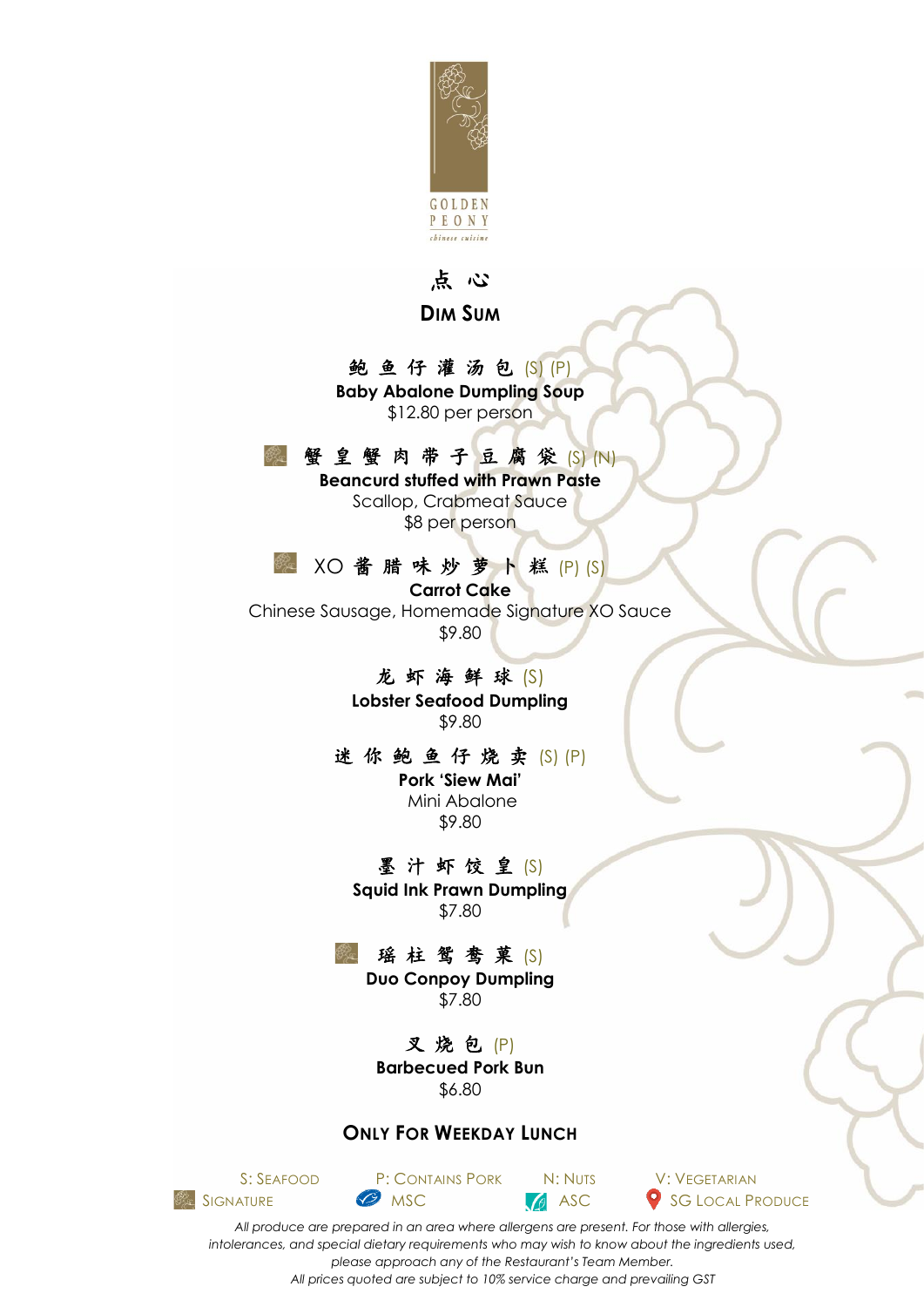

#### 点 心

**DIM SUM**

辣椒蟹肉生煎包(S) **Pan-fried Chili Crab Bun** \$9.80

黑 豚 肉 叉 烧 酥 (P) **Barbecue Kurobuta Pork Pastry** \$6.80

鳄 梨 果 鲈 鱼 筒 ▒ **Sea Perch with Avocado** \$9.80

鲜 果 沙 律 明 虾 角 (S) **Crispy Prawn Dumpling** Fresh Fruit Salad

\$6.80

紫 菜 鲜 虾 腐 皮 卷 (S) **Beancurd Skin Shrimp Roll** \$6.80

### XO 酱 黑 豚 肉 春 卷 (P)

**Kurobuta Pork Spring Roll** Homemade Signature XO Sauce \$6.80

#### **ONLY FOR WEEKDAY LUNCH**

S: SEAFOOD P: CONTAINS PORK N: NUTS V: VEGETARIAN

SIGNATURE MSC MSC SG LOCAL PRODUCE

*All produce are prepared in an area where allergens are present. For those with allergies, intolerances, and special dietary requirements who may wish to know about the ingredients used, please approach any of the Restaurant's Team Member. All prices quoted are subject to 10% service charge and prevailing GST*